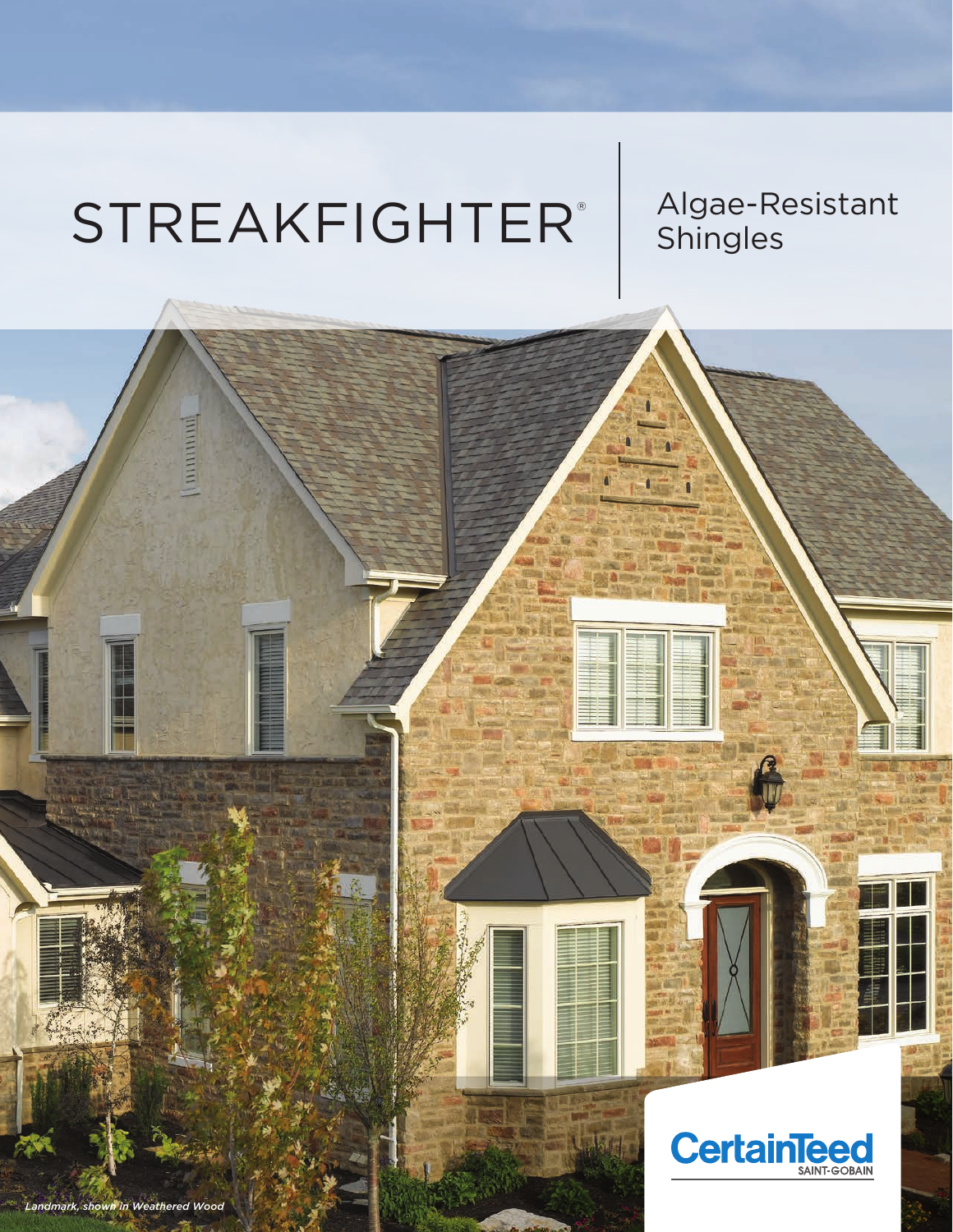# **No algae, no streaks.**



## PROTECT YOUR ROOF

Now you can stamp out unsightly black algae roof stains before they have a chance to ruin your roof's appearance thanks to CertainTeed's line of algae-resistant shingles with StreakFighter protection.

#### Take a look around at the roofs in your neighborhood. Are there dark streaks or discolored patches on the shingles?

What you're looking at isn't dirt. It won't wash off. Nor is it moss or fungus. It's airborne algae. Blue-green algae, which is commonly but incorrectly called "fungus" can create unsightly streaking on shingles. It appears on roofing surfaces throughout the U.S. and Canada and once it's on your roof, getting it off is no easy matter.

# THE ADVANTAGE

Your roof maintains its natural luster and beauty free of unsightly splotches, while providing you with the unparalleled level of performance you'd expect from a CertainTeed roof—today and for decades to come.

# AVAILABLE IN ALL STYLES.

CertainTeed shingles are available in a wide variety of styles from traditional three-tab strip shingles to designer laminate shingles to the industry's most prestigious, heavyweight asphalt luxury shingles.

No matter what color or style of CertainTeed shingle you choose, you can rest assured your new roof with StreakFighter will retain its good looks and color for many years to come.

## WARRANTY PROGRAMS DON'T COME ANY BETTER THAN THIS.

- **1.** They help maintain the natural beauty and coloration of your roof.
- 2. They eliminate the need for costly and time-consuming algae cleaning maintenance.
- 3. They are covered by the strongest warranty.

In addition to our standard limited warranty terms, CertainTeed offers unique, up-front SureStart™ protection against manufacturing defects in the early years following installation when you need it most.\*

- 1. They are highly susceptible to unsightly black staining, smears, blotches and streaks due to algae spores.
- 2. They can dramatically decrease your home's curb appeal.
- **3.** They can potentially shorten the useful life of your shingles.



Importantly, all CertainTeed shingles with StreakFighter protection carry a limited warranty against contamination from blue-green algae during the first 10 or 15 years (depending on the product). CertainTeed warrants that algae-resistant shingles will remain free from blue-green algae during this period and will pay, without proration, the reasonable cost to replace or clean the affected shingles.

# The ultimate in StreakFighter<sup>®</sup> protection.

#### **How can we make such a commitment?**

CertainTeed shingles have been meticulously developed, and they are tested and re-tested for resistance to algae. What's more, our shingles are checked after every production run for an effective amount of copper content, and they are constantly monitored in field conditions to ensure the shingles you purchase meet the highest possible standards.

*\*See actual warranty for specific details and limitations.*

### CALL NOW

For more information on CertainTeed shingles with StreakFighter protection, please call 1-800-782-8777 today.

### THREE THINGS EVERY HOMEOWNER SHOULD KNOW ABOUT CERTAINTEED SHINGLES WITH STREAKFIGHTER PROTECTION:

## THREE THINGS EVERY HOMEOWNER SHOULD KNOW ABOUT UNPROTECTED SHINGLES:

To make shingles resistant to algae, a unique layer of copper oxide, an ingredient with proven algicidal properties, is placed between the mineral core and the ceramic pigment coating. These copper-containing granules are uniformly dispersed throughout the shingle's exposed surface. The copper leaches gradually over time, providing reliable, long-term protection to the shingle against algae attack.

# HOW DOES STREAKFIGHTER PROTECTION WORK?

Ceramic coating Copper layer Mineral core

Granule with **StreakFighter** protection